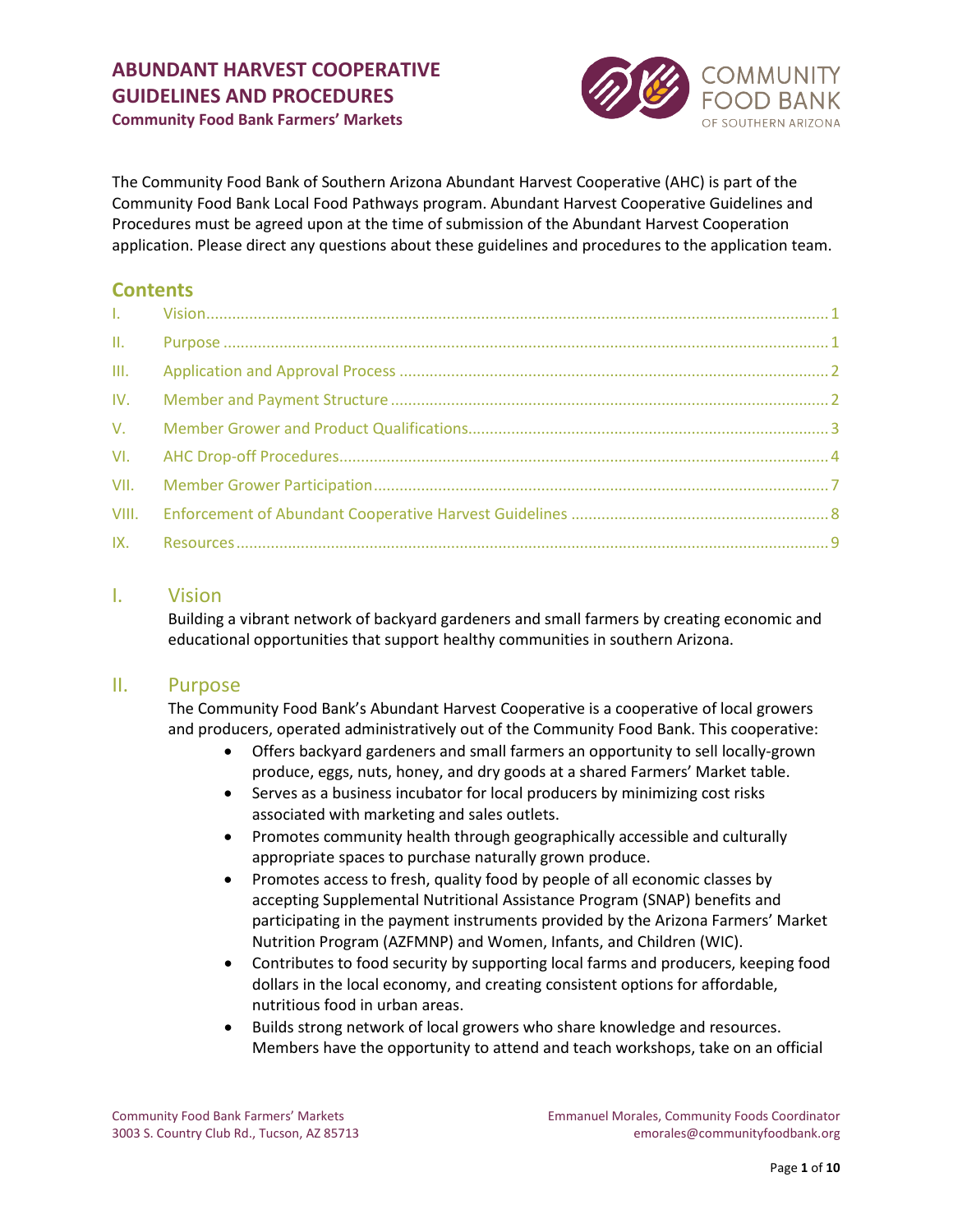

**Community Food Bank Farmers' Markets**

leadership role as a Lead Grower, visit other members' gardens and farms, socialize at quarterly member mixers, and participate in annual Cooperative meetings.

# <span id="page-1-0"></span>III. Application and Approval Process

- A. All complete AHC applications will be reviewed by the Abundant Harvest Cooperative team on a monthly basis. Applications will not be reviewed until all fields on the application are complete, including growing information, product ingredients and sources, and applicant signature.
- B. In line with the Market purpose and to minimize health code risks, only the following products will be allowed for sale via AHC: vegetables, fruits, herbs, nuts, honey, eggs, beans, grains, and other edible goods. Meat, dairy, and craft products are not sellable via AHC.
- C. Existing Member Growers are asked to complete a new application with any significant changes to products or growing practices.
- D. All Member Growers must receive documented approval by the Abundant Harvest Cooperative team before bringing goods to sell at Market.
- E. All Member Growers are required to complete an annual Crop Plan in the format provided by the Arizona Department of Health Services (ADHS) Farmers' Market Nutrition Program administrators.
	- i. Given the cooperative structure and centralized liability of the Abundant Harvest Cooperative, the program itself is an AZFMNP/WIC approved grower and registered as such for all the Member Growers' locations.
		- 1. Once Crop Plans are received, the Abundant Harvest Cooperative submits them to ADHS to be in compliance with AZFMNP regulations
	- ii. The Abundant Harvest Cooperative can only accept AZFMNP/WIC payment instruments for products from farms/gardens that have submitted a complete Crop Plan, and thus requires all Member Growers to do so.
		- 1. Member Growers who do not submit a complete Crop Plan in a timely way will not be allowed to continue selling through the Abundant Harvest Cooperative. Selling non-approved grower produce increases financial risk, is logistically burdensome, and more importantly, is contrary to the program's goal of healthy produce access for all community members.

# <span id="page-1-1"></span>IV. Member and Payment Structure

# **Member Structure**

- A. Member Growers' participation in the Abundant Harvest Cooperative is completely voluntary and can be terminated at any time by the Member with no cost.
- B. To enable Abundant Harvest Cooperative Growth through new members, increased production, and increased sales, Member Growers can take on a 'Lead' role by:
	- a. Submitting an application to take on a leadership role as a Lead Grower. Lead Grower roles include:
		- i. Market Volunteer: Assist with the set-up and sale of Cooperative members' products at the shared market table.

Community Food Bank Farmers' Markets Emmanuel Morales, Community Foods Coordinator 3003 S. Country Club Rd., Tucson, AZ 85713 emorales@communityfoodbank.org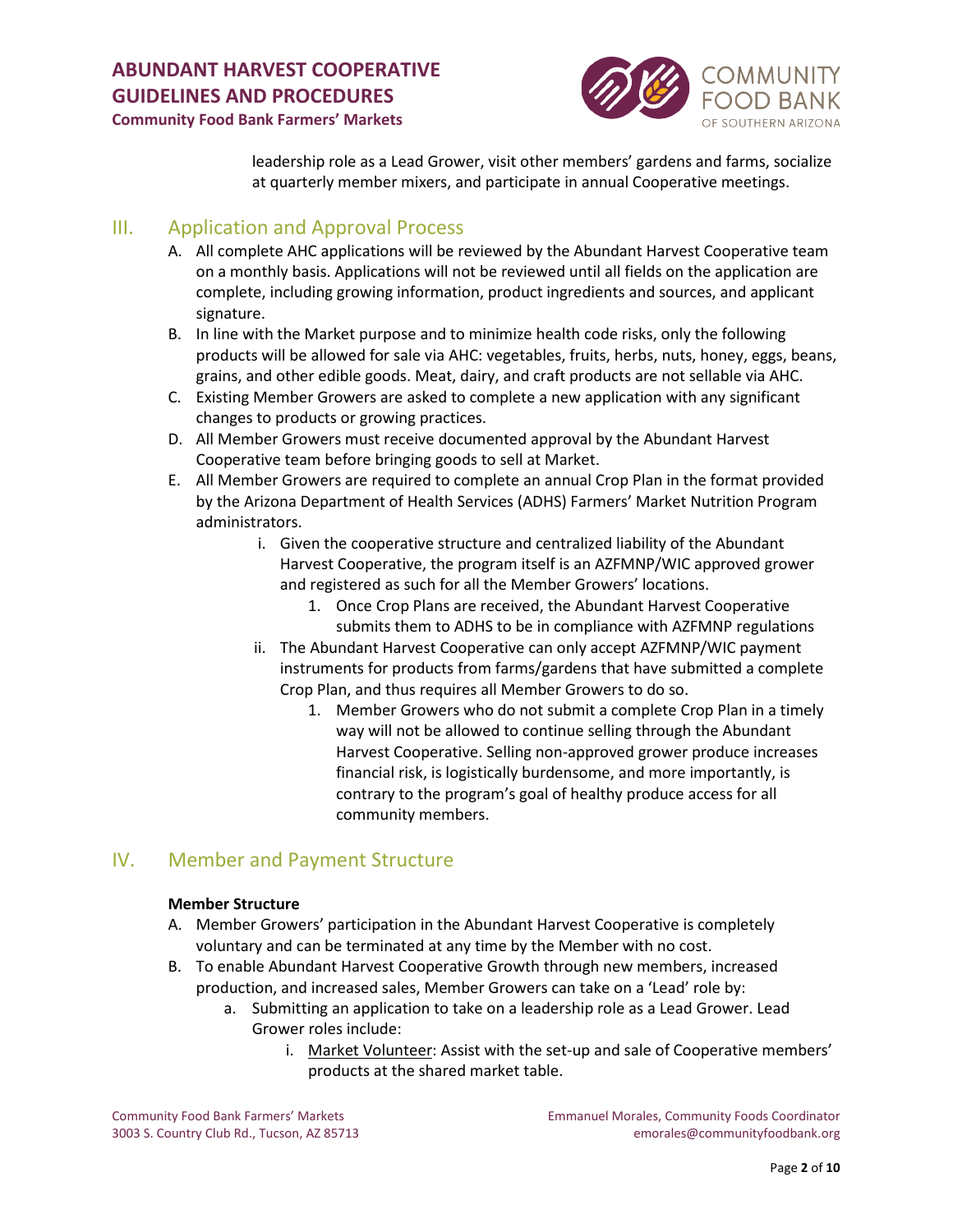

**Community Food Bank Farmers' Markets**

- ii. Resource Grower: Provide mentorship to other Member Growers, provide workshop or training content available to Member Growers, host garden tours or events for Member Growers.
- iii. Other: Leadership roles in the Cooperative are flexible. Members are encouraged to create a Lead Grower position based on their personal skills, experience, and interests.
- b. Lead Growers commit to:
	- i. Invest 4-5 hours per month (or the equivalent of 50 hrs/yr) into their Lead Grower role.
	- ii. Attend quarterly gatherings for Lead Growers.
- c. Member Growers must be part of the Abundant Harvest Cooperative for at least six months before applying to become a Lead Member Grower.
- d. Lead Member Growers must be approved by the Lead Grower Liaison and the Abundant Harvest Cooperative team. This revised status will be reflected on the Growers' approved application.

# **Revenue and Fee Structure**

- A. Member Growers will receive 80% of the total amount for which their products sell. The Abundant Harvest Cooperative will keep 20% of the total amount for which Member Grower products sell; this represents a small service fee to help cover the administrative and overhead costs of operating the program.
- B. Due to their contributions of time and expertise, Lead Member Growers will receive 95% of the total amount for which their products sell.

# **Payment Schedule**

- A. Member Growers' payment will be available for pickup at the Market during drop-off time for two weeks. After two weeks, payments will be mailed to the address on file for the Member Grower.
	- a. In general, payment will be available for sales from the previous week's drop-off.
	- b. All payments will be paid in the form of a check.
		- i. Payments will only be issued to Member Growers or the representatives they have authorized on their application.
		- ii. If a Member Grower needs a check cancelled and re-issued for any reason, this can be done minus a \$30 check-cancelling service fee.
	- c. Any check older than 90 days will be automatically cancelled.
		- i. If a Member Grower needs a check reissued after it has been cancelled, it will be issued minus the \$30 check-cancelling service fee.

# <span id="page-2-0"></span>V. Member Grower and Product Qualifications

# **All Member Growers must:**

- A. Reside and produce food or other products in southern Arizona.
- B. Only sell produce grown by the Member Grower.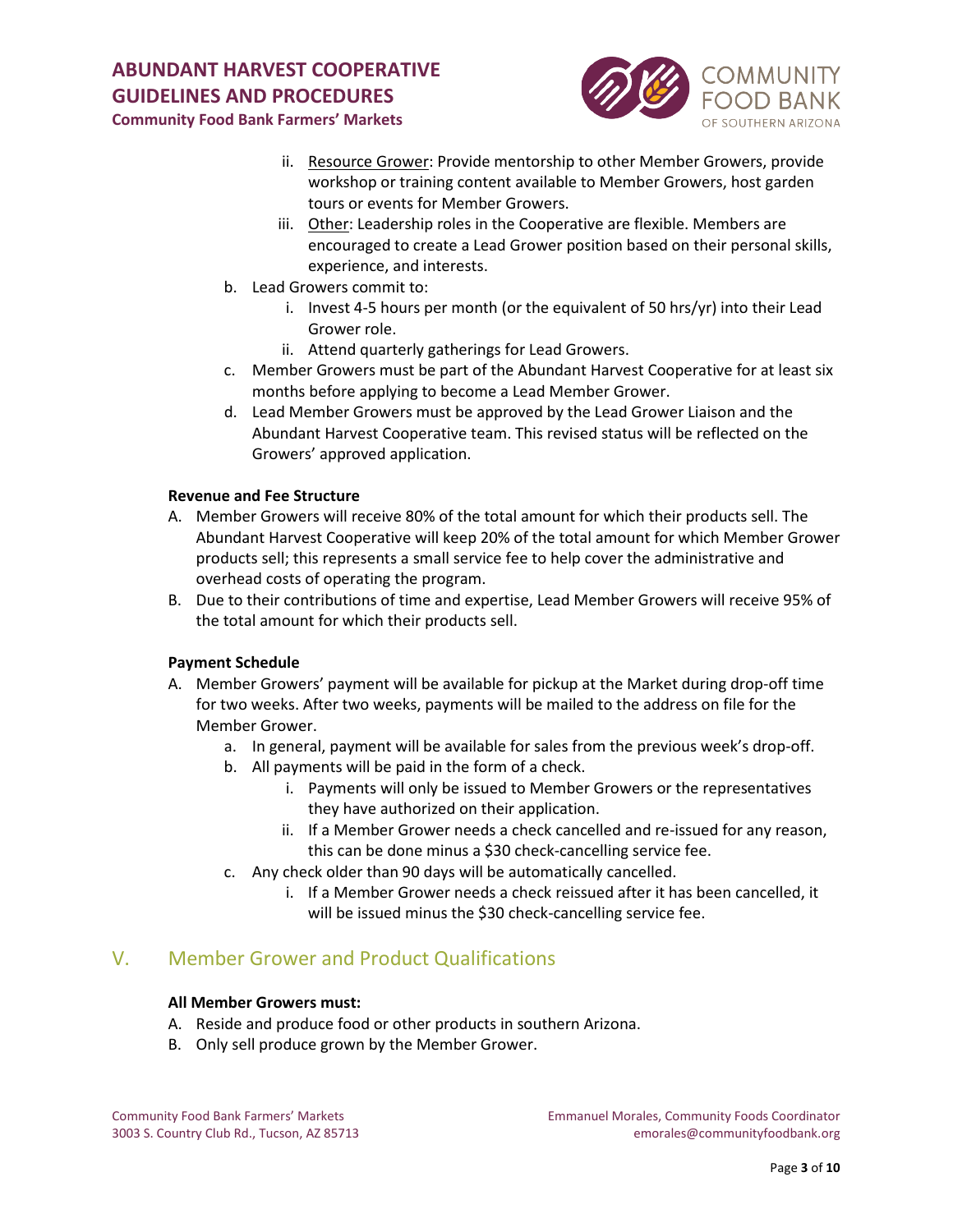

# **Community Food Bank Farmers' Markets**

- C. Only sell produce that is naturally grown without pesticides, chemicals, or synthetic fertilizers.
- D. Comply with laws, permits, and licenses required by the City of Tucson, Pima County, State of Arizona, and United States Department of Agriculture (USDA), including:
	- a. Eggs: All egg producers must be registered with the Arizona Department of Agriculture as Egg Dealers (for selling more than 750 dozens of eggs per year) or as Nest Run Egg Producers (for selling 750 or less dozens of eggs per year). Egg Dealers' containers must be clearly marked with appropriate grade, while Nest Run Egg products must be marked with "unclassified/nest run" and all other markings, including grade and producer, must be removed from the carton. All eggs must be kept at or below 45°F at all times.
		- i. Packaging and Labeling: Packaged consumer commodities must comply with the federal Fair Packaging and Labeling Act for all non-produce items; they must be labeled with item name, net contents, ingredients listed in descending order of quantity, and name and address of product manufacturer.
		- ii. Certified Kitchen: Processed or value-added foods prepared off-farm or with a majority of non-farm ingredients must be prepared in a certified commercial kitchen. If you prepare products in your own certified kitchen or use another certified kitchen, please provide proof of the kitchen's certification.

# <span id="page-3-0"></span>VI. AHC Drop-off Procedures

# **AHC Product Drop-off:**

A. Member Growers may drop off products to the AHC shared table before any of our Farmers' Markets (days and times listed below). In special circumstances Member Growers can make an appointment to drop off products outside of grower drop-off hours. Products dropped off outside of these hours may not be accepted.

| Drop-off             | *Not an option during COVID-19          | <b>Community Food Bank</b> |
|----------------------|-----------------------------------------|----------------------------|
| Location             | protocols                               | 3003 S. Country Club Road  |
|                      | Santa Cruz River Farmers' Market        | North "receiving" entrance |
|                      | Thursdays, year-round                   | Drop off at docks 1 & 2    |
|                      | Mercado San Agustin                     |                            |
|                      | <u>1 S. Avenida del Convento</u>        |                            |
| <b>Drop-off Time</b> | October-April: 1:45-2:45pm              | <b>Wednesdays from</b>     |
|                      | <i>*Late arrival drop-off only</i>      | 11:00am-1:00pm             |
|                      | <del>accepted between 3:30-4:00pm</del> |                            |
|                      | May-September: 2:45-3:45pm              |                            |
|                      | *Late arrival drop-off only             |                            |
|                      | accepted between 4:30-5:00pm            |                            |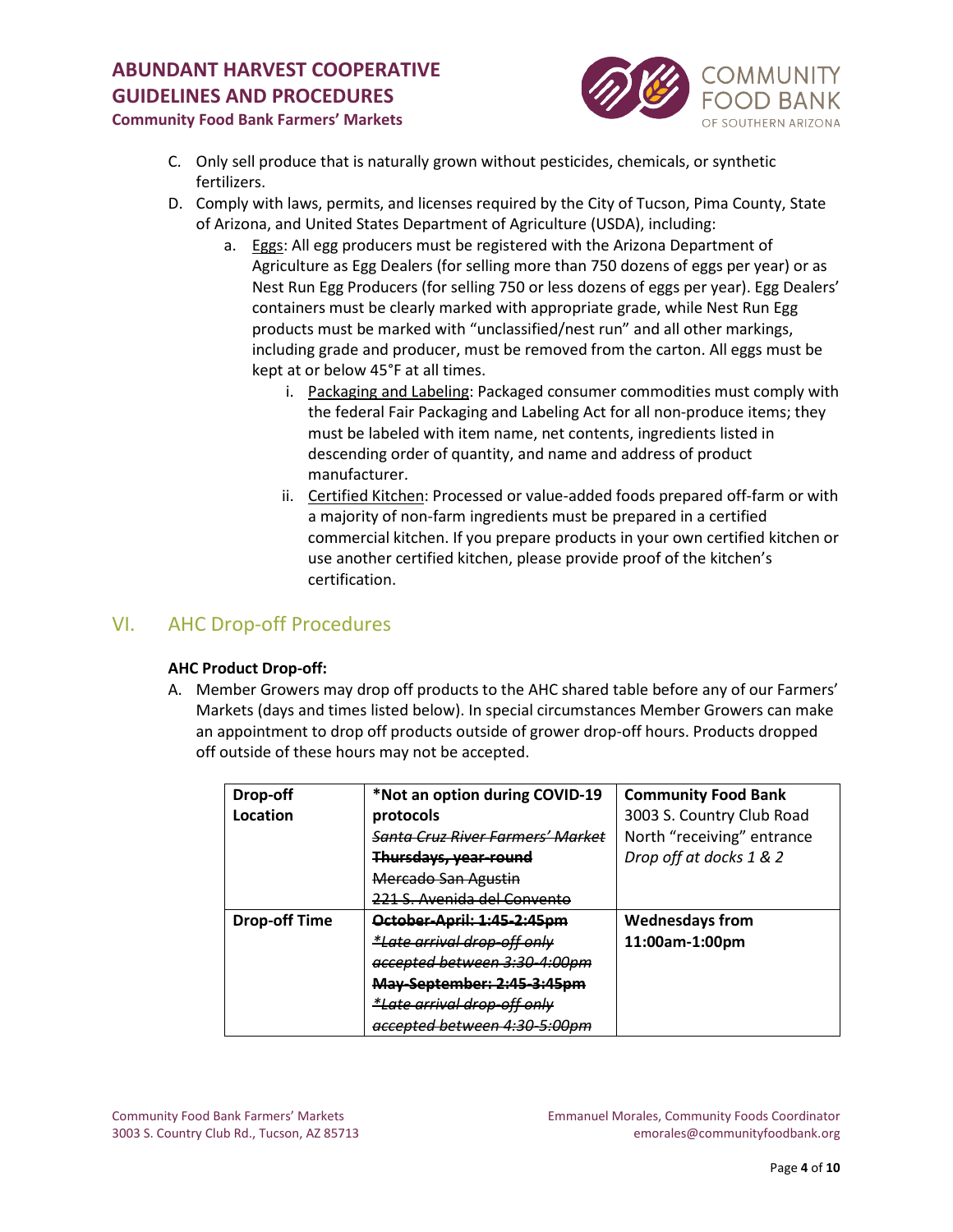

**Community Food Bank Farmers' Markets**

# **\*Due to COVID-19 many of the following processes may not be relevant to our drivethru market at this time**

- B. All products brought by the Member Grower will be recorded at the time of drop-off. Processed goods must be labeled by the Member Grower:
	- a.Grower name
	- b.Item name
	- c.Date of drop off
	- d.Item price per unit (weight, bag, or each)
		- i. Prices can be issued by weight, bag, or per unit. The Farmers' Market team has a price list of recommended process based on market comparisons and sales, but each Member Grower has the right to set their own prices.
			- 1. Citrus fruits can be held and sold for two weeks.
- C. All products bought by the Member Grower must be accompanied with a triple-copy dropoff log of all items and prices.
- D. Products accepted at drop-off must be in sellable condition; this means:
	- a.Produce must be pre-sorted and not include signs of rotting, mold, or damage.
	- b.Produce must be properly bunched or bagged in food grade bags or with food grade rubber bands/twists. No produce will be accepted in non-food grade bags, including plastic grocery bags.
	- c. Bagged, boxed, and jarred products must be properly labeled for sale.
	- d.All egg cartons must be labeled with the Grower Member's name, the date of dropoff, and USDA classification ("Nest-run" or "Dealer").
- E. All decisions about product acceptance made by the Abundant Harvest Cooperative team at the time of drop-off are binding.
- F. At the time of drop-off, Member Grower products will be verified per the Drop-off Log, adjusted as needed, and signed by an Abundant Harvest Cooperative team member. The Member Grower will keep one copy of the Log for their records, while the Abundant Harvest Cooperative team will keep the other two copies to track sales and payment.
- G. Member Growers are encouraged to share a recipe that uses their products, as customers are more willing and able to purchase a new food if they know how to use it.

# **AHC Shared Table at Market:**

- A. Market set-up begins 1 hour prior to Market opening hours, and not earlier.
- B. Selling may not begin before the Market opening time, nor continue after the Market closing time.
- C. Abundant Harvest Cooperative representatives are expected to maintain the safety and sanitation of the Table space. This includes:
	- a. Produce must be stored at least six inches above the ground to reduce the risk of contamination (per Pima County Health Code).
	- b. Eggs must be stored in a cooler and held at 45° or below (per Pima County Health Code).
	- c. Provide sufficient stakes and/or weights for shade structures.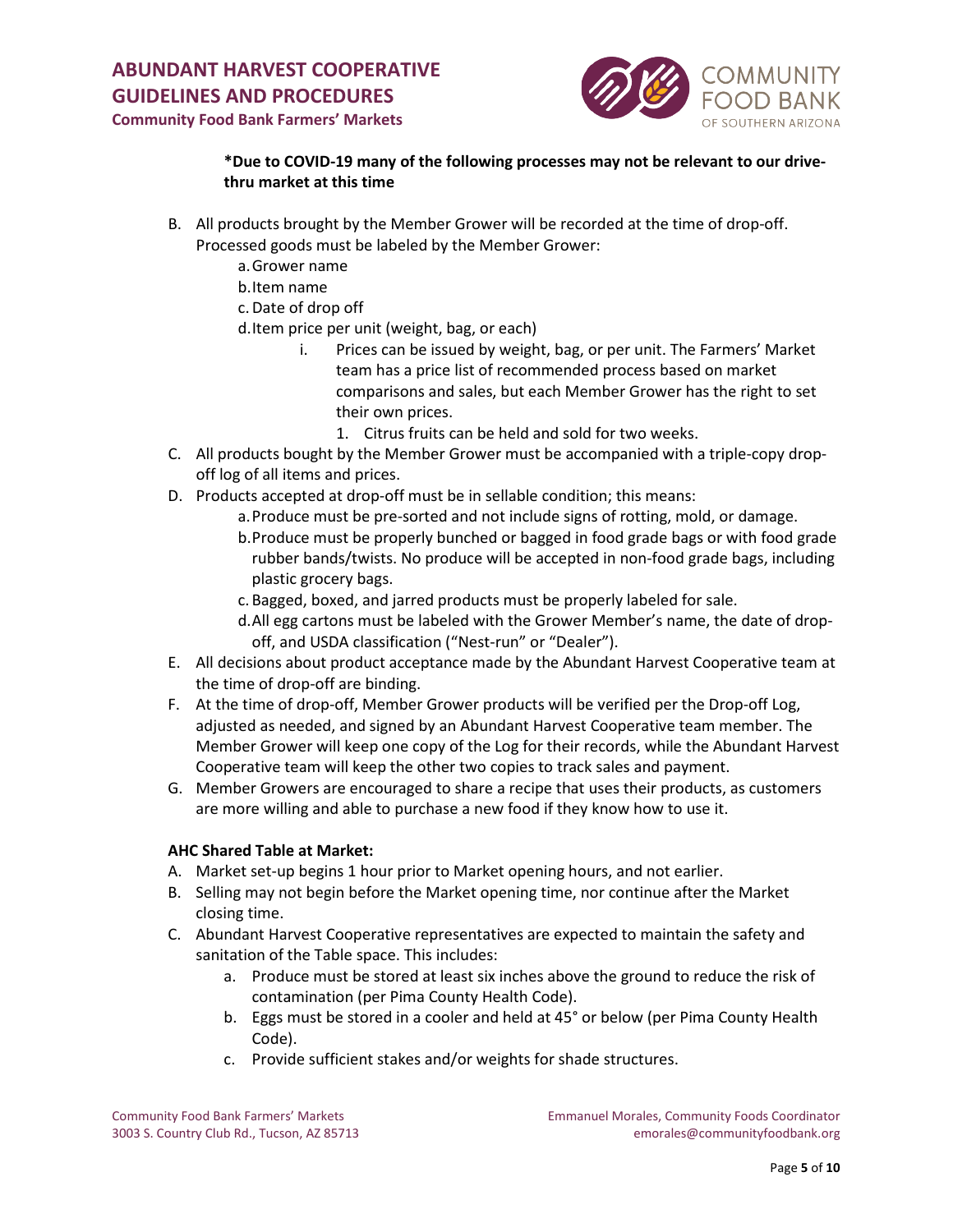

**Community Food Bank Farmers' Markets**

- d. Use cord covers for any electrical cords that are laid across passageways.
- e. Table representatives are responsible for the safety and behavior of their children and service animals.
- f. Smoking tobacco or e-cigarettes is only allowed in designated smoking areas.
- g. Table representatives are asked to report any safety incidents to Market staff, and Market staff will document the incident. The Community Food Bank maintains liability insurance for Market events to reduce individual vendor risk, so Market staff must be notified of incidents to properly effect insurance coverage.
- D. The Abundant Harvest Cooperative team and Member Growers are responsible for setting up the AHC Shared Table at Market, and ensuring accurate tracking by labeling all products and/or baskets with:
	- a. Grower Name
	- b. Product Name
	- c. Product Price
- E. All scales used at the AHC Shared Table must be calibrated and in compliance with the Arizona Department of Weights and Measures.
- F. Products are purchased by consumers directly at the AHC Shared Market Table.
	- a. Staff, volunteers, and members working at the AHC Shared Market Table are responsible for weighing/counting customers' items, as well as accepting and verifying payment on behalf of Member Growers.
- G. Clean-up must be completed within 1 hour after the close of the Market. Please clean up all trash and debris around Table.

# **Member Grower Produce After Market:**

- A. The Abundant Harvest Cooperative will properly store and transport your produce from Market to Market until it is no longer in condition to be sold.
	- a. At this point, the Abundant Harvest Cooperative team will weigh any leftovers and give them away in the emergency food boxes at the Community Food Bank. If Member Growers prefer to take home any produce that does not sell, they may pick it up at the end of the Market.

# **Conduct:**

- A. Abundant Harvest Cooperative members and representatives are expected to uphold the community and business values of the Farmers' Market by treating all Market participants and parties with respect and integrity.
	- a. As a site for USDA funding via the AZFMNP and WIC programs, the Farmers' Market upholds the federal non-discrimination policy which prohibits discrimination against customers on the bases of race, color, national origin, age, disability, sex, gender identity, religion, reprisal, and where applicable, political beliefs, marital status, familial or parental status, sexual orientation, or public assistance status.
	- b. Discrimination complaints can be filed by anyone to Market management for resolution, or to the government via the USDA Program Discrimination Complaint Form.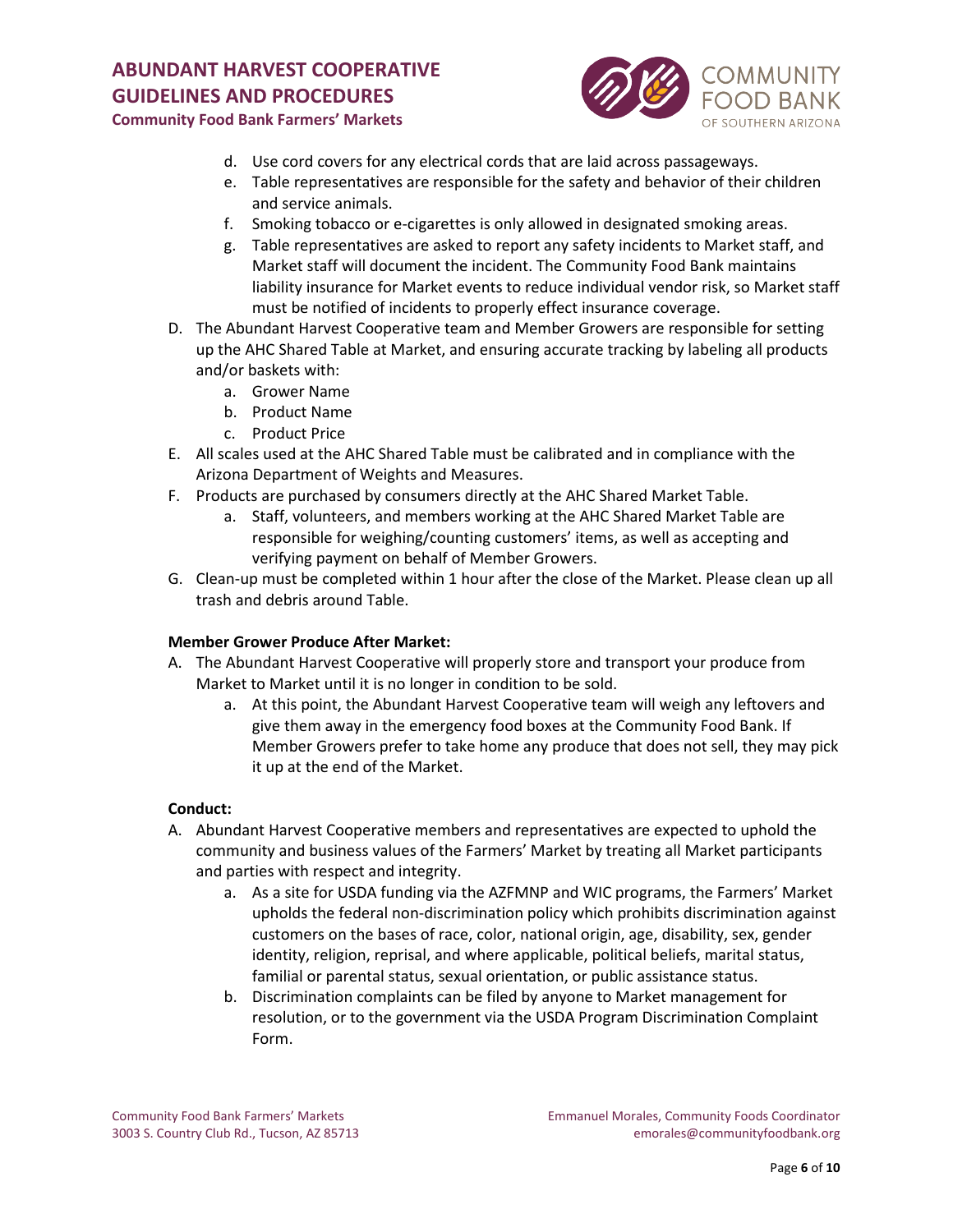

# **Community Food Bank Farmers' Markets**

# **Accepted Market Payments:**

- A. Payments accepted at the Abundant Harvest Cooperative Table include cash, credit/debit, SNAP/EBT, and AZFMNP/WIC checks.
	- a. Cash: Shoppers may pay their bill with cash, and receive proper change.
	- b. Credit/Debit: Shoppers may pay with credit/debit cards, with a \$1 merchant service fee added to the total bill.
	- c. SNAP/EBT: Shoppers may pay with their Electronic Benefits Transfer (EBT) cards (with no merchant service fee).
		- i. Only SNAP-eligible products can be sold through EBT.
		- ii. No change or cash refund can be issued for EBT purchases.
	- d. AZFMNP: Arizona Farmers' Market Nutrition Program (AZFMNP) checks are only redeemable for fresh fruits, vegetables, and herbs—however, herbs are not eligible for purchase with WIC CVVs (Woman, Infants, and Children Cash Value Vouchers).
		- i. No change can be issued for AZFMNP checks. AHC Shared Table representatives are to help shoppers select the amount of produce equal to the value of the check.

# <span id="page-6-0"></span>VII. Member Grower Participation

One of the benefits of the Abundant Harvest Cooperative is that Member Growers create a network of knowledge and material resources. Below are the main opportunities and requests for Member Grower involvement.

#### **Site Visits**

The Abundant Harvest Cooperative Team may contact you to conduct a site visit to your garden or farm. This is a great way for Abundant Harvest Cooperative representatives to learn about your growing operation in order to share information with customers at the Farmers' Markets and other Member Growers.

#### **Garden Tours**

The Abundant Harvest Cooperative hosts at least two garden tours per year for Grower Members. We tour a number of gardens and farms, share ideas and garden stories, and generally have a good time learning from one another.

#### **Annual Abundant Harvest Cooperative Open Meeting**

A meeting for all Member Growers is held at least once each year to share updates, opportunities, and pertinent information about the Abundant Harvest Cooperative and Farmers' Markets. This is also a forum to get feedback and ideas from Member Growers.

#### **Your Participation is Valued**

If you are interested in sharing your knowledge on a specific topic by teaching a class for other gardeners and community members, or you have ideas for other great events or educational opportunities, don't hesitate to contact the Abundant Harvest Cooperative team or AHC Governance Board. Participation and ideas are always welcome.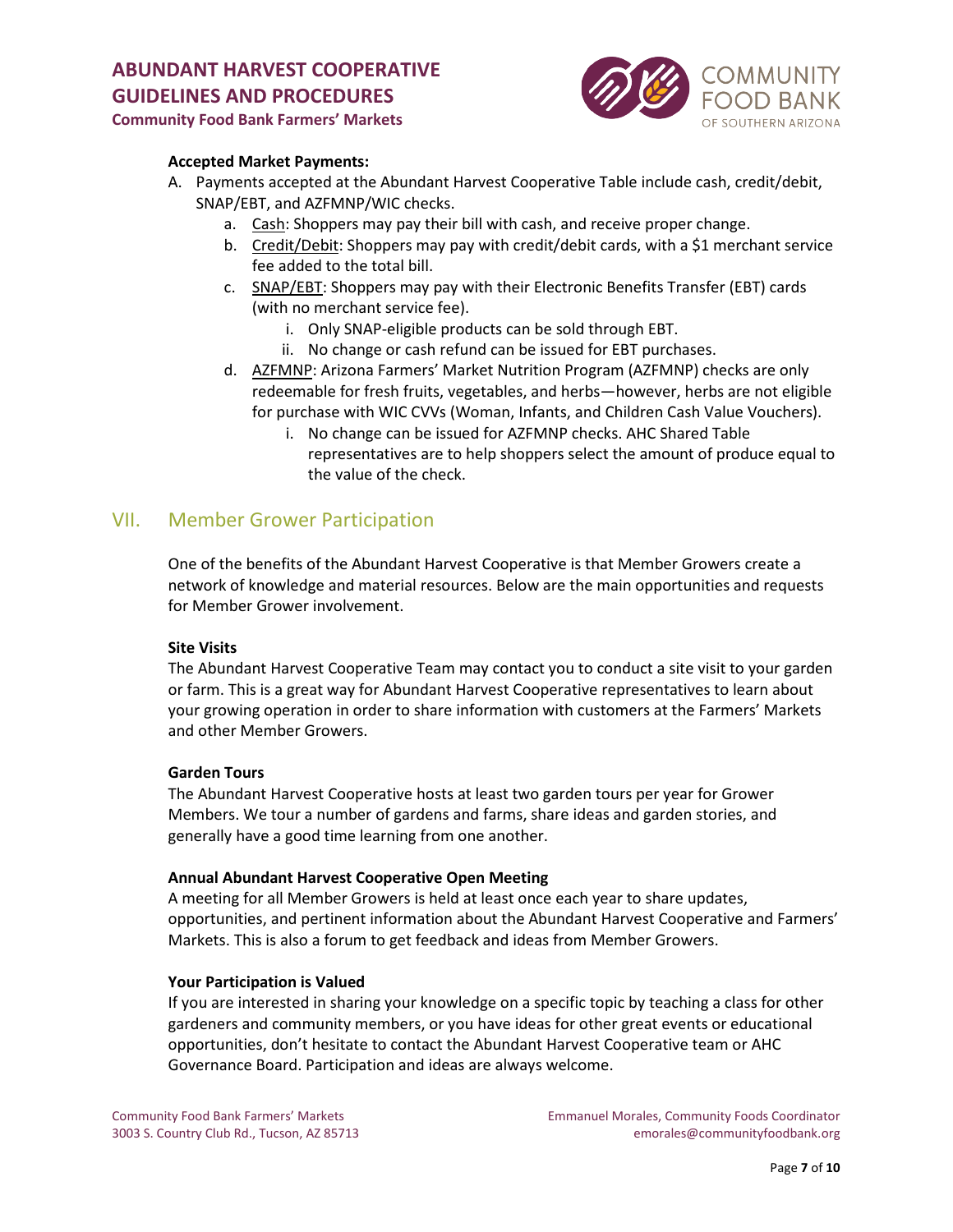

**Community Food Bank Farmers' Markets**

# <span id="page-7-0"></span>VIII. Enforcement of Abundant Cooperative Harvest Guidelines

Abundant Harvest Cooperative staff, representatives, and Member Growers are expected to follow all the guidelines laid out in this document. Any question about compliance is grounds for inspection and/or suspension or removal from the Abundant Harvest Cooperative.

#### **Inspections:**

- A. The Community Food Bank's Abundant Harvest Cooperative team reserves the right to conduct inspections of the production areas of products sold through the Market.
- B. The Community Food Bank Abundant Harvest Cooperative team reserves the right to conduct inspections of recipes and receipts for processed and prepared products.
- C. Failure to allow an inspection will be considered a violation of the Abundant Harvest Cooperative Rules and Regulations.

#### **Enforcement Decisions:**

- A. Abundant Harvest Cooperative staff and Governance Board members have discretion to make any on-site decisions regarding Market violations.
- B. Any Member Grower violating the rules and regulations in this document, or those of other local, state, and federal agencies, will be issued a written or verbal warning by Abundant Harvest Cooperative staff or the Governance Board. Warnings will be documented, and the Member Grower will be asked to correct the problem in a timely way.
- C. Repeated non-compliance, or non-compliance that threatens safety or integrity, will result in a written notice of suspension or expulsion from the Abundant Harvest Cooperative. It is possible for this to occur in a single day.
- D. Per liability and safety standards, any serious violations or illegal activity will be reported to the proper authorities.

# **Appeals:**

- A. Member Growers have the right to appeal any notice of violation or decision for suspension/expulsion from the Abundant Harvest Cooperative.
- B. All Appeals must be submitted in writing within two weeks of the notification date for the violation or suspension/expulsion.
- C. Appeals should contain an explanation of the situation, grounds for the appeal, and proposed solution.
- D. Abundant Harvest Cooperative management staff and the Governance Board will review and respond to the appeal within 45 days.
	- a. Request for more information, documentation, or an in-person meeting with the Member Grower is a discretionary part of the appeal process.
- E. Decisions of Program Management and the Governance Board are final and binding.

# **Changes to Guidelines and Procedures:**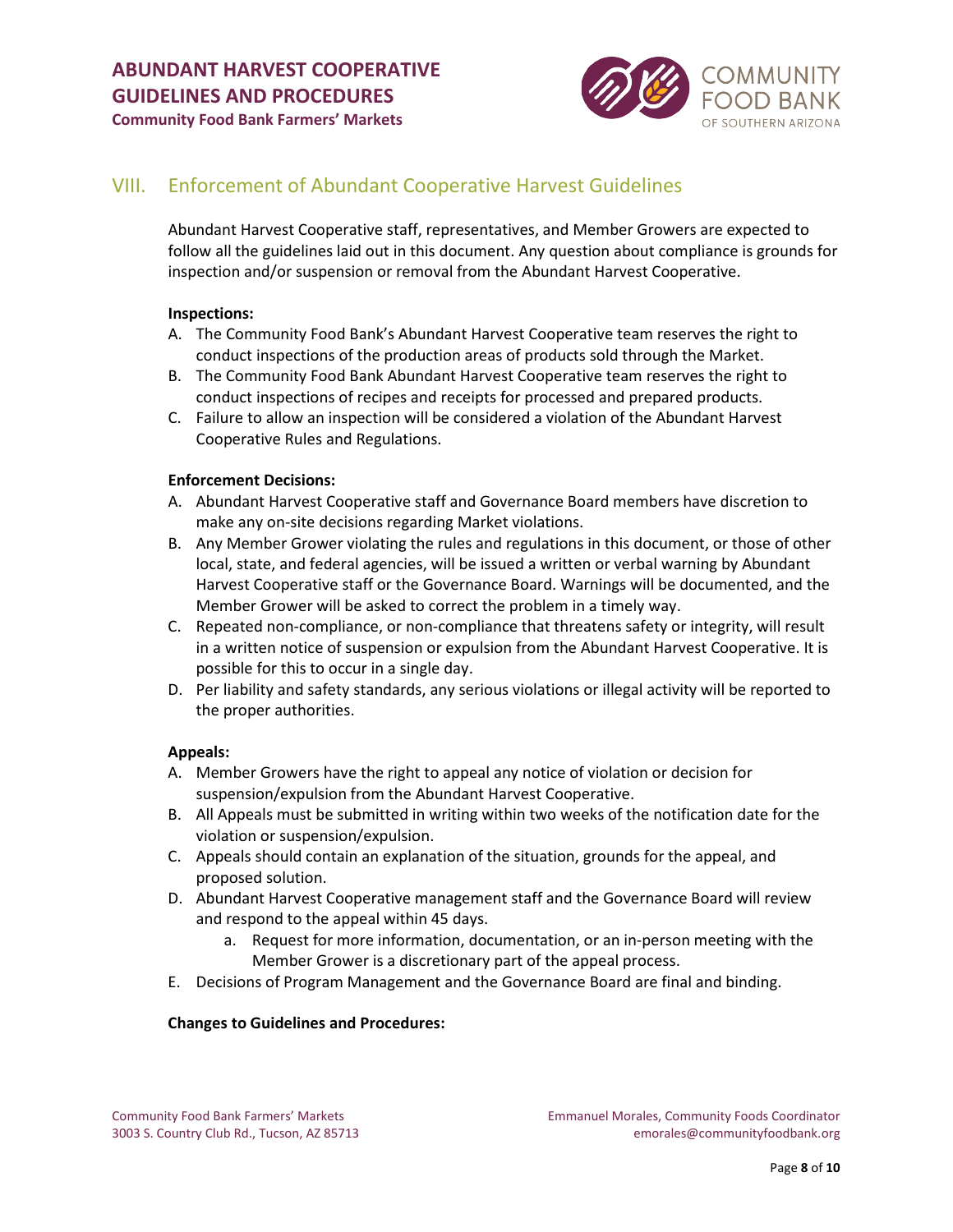

# **Community Food Bank Farmers' Markets**

A. These Guidelines and Procedures are reviewed annually by the Community Food Bank's Abundant Harvest Cooperative staff and Governance Board, and are subject to change to ensure the quality and success of the Market.

# <span id="page-8-0"></span>IX. Resources

The Community Food Bank is committed to serving as a resource to potential and existing Member Growers for required permits and registrations; please contact Abundant Harvest Cooperative staff and representatives with any questions, and/or refer to the resources below.

# **Cleaning, Storage, and Display**

- A. For the freshest produce, harvest the morning of the Market. Harvesting in the coolest part of the day will yield better tasting and longer lasting produce.
- B. Please have all produce washed before market, and bagged or bunched when appropriate. Please don't hesitate to ask Abundant Harvest Cooperative team members for ideas about the best way to package your produce.
- C. Generally, greens and herbs should be stored in the refrigerator in a sealed bag. Sprinkle greens with a little bit of water and keep them sealed to prevent them from drying out.
- D. Please refer to the Produce Storage document for more information on the safe harvest, cleaning, and storage of fresh produce.

# **Packing Supplies**

The Abundant Harvest Cooperative can buy packaging supplies in bulk and pass the savings on to Grower Members for purchase at-cost. Please inquire if you are interested in produce roll bags, zip-seal bags, twist ties, egg cartons, or other items.

# **Licenses and Taxes**

A. Arizona Department of Revenue License and Tax information:

<http://www.azdor.gov/Business/LicensingGuide.aspx>

- a. Tucson Business Privilege Licenses can be obtained for a \$25 application fee and \$45 annual permit fee at Tucson City Hall: 255 W. Alameda St, 520-791-4566, <http://www.tucsonaz.gov/business/start-new-business>
- B. Pima County Health Department Licenses and Permit information: http://webcms.pima.gov/health/food-safety/permitting and inspections

# **Weights and Measurements**

A. Device licensure for Arizona Department of Weights and Measures: <http://www.azdwm.gov/?q=document/device-license-application-placed-service-report>

# **Product Labeling**

A. Federal guidelines for Fair Packaging and Labeling: [http://www.ftc.gov/enforcement/rules/rulemaking-regulatory-reform-proceedings/fair](http://www.ftc.gov/enforcement/rules/rulemaking-regulatory-reform-proceedings/fair-%20packaging-labeling-act)[packaging-labeling-act](http://www.ftc.gov/enforcement/rules/rulemaking-regulatory-reform-proceedings/fair-%20packaging-labeling-act)